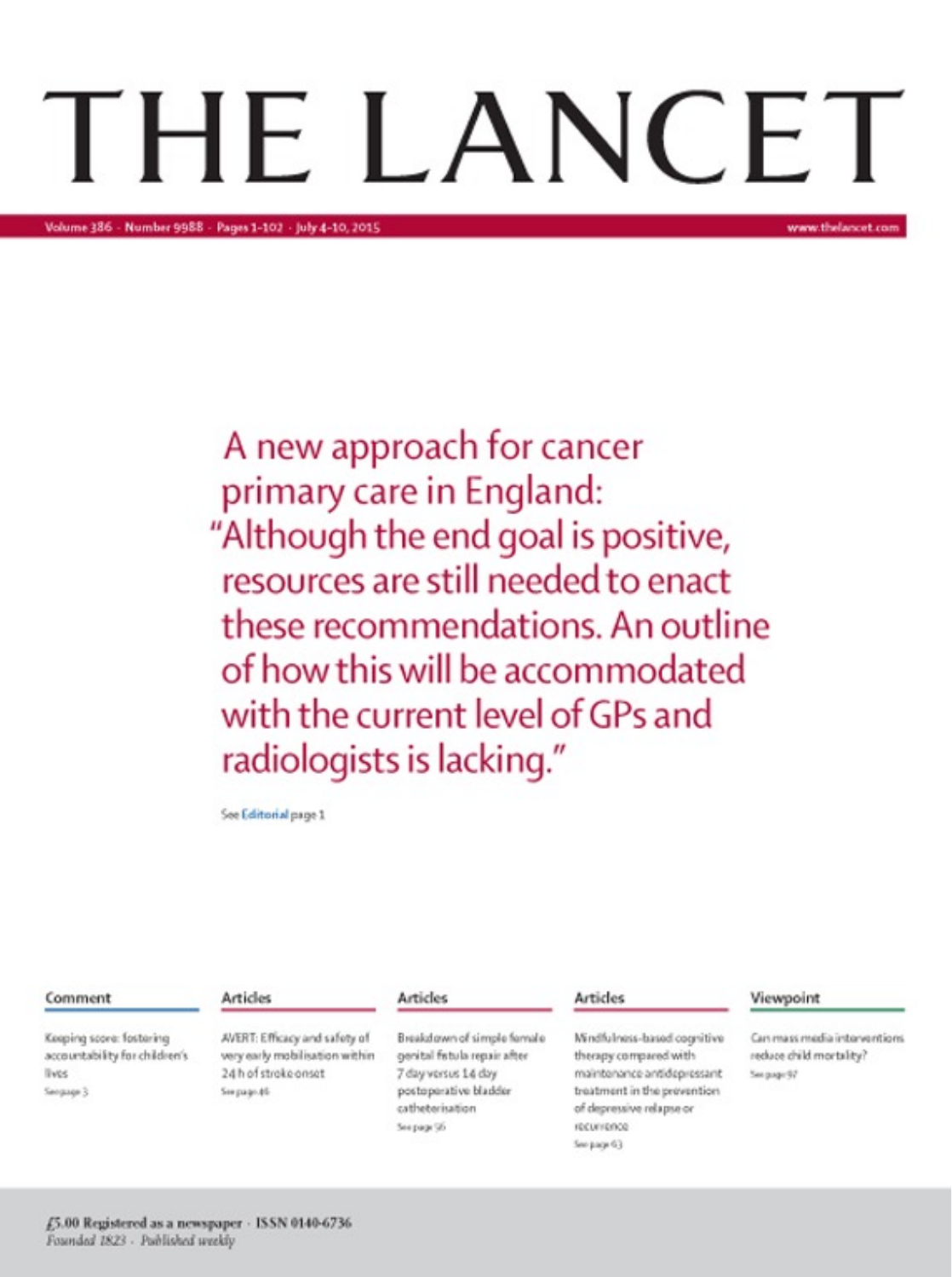## **The art of medicine** All creatures great and small

"…I looked into his eyes which were far larger than mine but shallower, and yellowed, the irises backed and packed with tarnished tinfoil seen through the lenses of old scratched isinglass. They shifted a little, but not to return my stare. —It was more like the tipping of an object toward the light…"

*Elizabeth Bishop, "The Fish"*

My eye surgeon's eye hovers above mine. He holds a hook under the medial rectus muscle on the nasal side of my left eye as he adjusts the sutures from my surgery. Caught in his snare I cannot move my head, cannot blink. I see his variegated iris contracting, feel his breath on my cheek, his eye looking into the recesses of my own eye, but we are not looking at one another. In a moment, though, like a phase change, I allow myself to look at him—and I become, suddenly, a voyeur. For he cannot see me looking back.

When the procedure is complete I sit up and wipe the tears from my face, the rough tissue stained yellow with fluorescein drops. I turn to my surgeon and ask if, while he is doing procedures, he sees the eye as a seeing eye. Does he see me looking back at him? His eyes widen and he looks at me without speaking for a few moments. "I never thought about it", he replies. When I return a week later, he tells me that my question stuck with him. "I was in the middle of a procedure on another patient and abruptly the eye switched"—he makes a flipping motion with his hands—"it was looking back at me". Seeing the eye as a seeing, sentient eye was so disconcerting, he explains, that he had to move to the other side of the chair and rearrange the instrument trays to finish the procedure outside of his patient's field of view.

We laugh about it together, but I worry. He is a wise and gifted surgeon. People travel great distances to see him. What if I infected him with self-consciousness, like Los Angeles Dodgers' second baseman Steve Sax, who bumbled a throw and lost his nerve? Sax kept flubbing, came down with a bad case of what came to be known in the sport as "Steve Sax Syndrome". Could I have released such a contagion?

As a patient, looking back feels subversive. The doctor is supposed to do the looking. The clinician's gaze is one of knowing, diagnosing, charting, coding, and treating. It marshalls squadrons of checkboxes in the electronic medical record, platoons of diagnostic summaries and ICD-10 codes, and an entire army of institutional authority. In returning my surgeon's gaze, I feel a giddy freedom. I think of Anatole Broyard's essay, "The Patient Examines the Doctor", in which he describes his physicians with an exuberant irreverence: "While [my doctor] inevitably feels superior to me because he is the doctor and I am the patient", Broyard writes, "I'd like him to know that I feel superior to him, too, that he is my patient also and I have my diagnosis of him. There should be a place where our respective superiorities could meet and frolic together."

Medical students I teach are often intrigued by Broyard's dance of fantasy and reality, but many squirm and scowl, complaining that he is being "unreasonable". Scrutinised like paramecia under the microscope of medical education, cilia flailing, these students feel overworked, rated and judged, desexualised, routinely pushed against the sharp edges of their own ignorance, like Bishop's fish with the "frightening gills, / fresh and crisp with blood, / that can cut so badly". As these students protect their own vulnerability, they mould an invisible shield against their future patients.

Yet these days they are taught to treat patients with respect and compassion. Professionalism, it is called. Evidently there are tips and tricks to behaving like a human. Sit down when you enter the exam room. Address people respectfully. And do not just stare at the computer; meet the patient's gaze. But is it a true look? If we can teach these habits, are we simply training our doctors to form a carapace of kindly behaviour without the meat, the substrate of understanding—"the coarse white flesh / packed in like feathers"—the fundamental challenge of truly beholding another being? Broyard describes the illusion of an empathic gaze: "One doctor I saw had a trick way of almost crossing his eyes, so he seemed to be peering warmly, humanistically, into my eyes, but he wasn't seeing me at all. He was looking without looking." Others, Broyard writes, look at their patients in an unfocused manner: "They look all around you, and you are a figure in the ground. You are like one of those lonely figures in early landscape painting, a figure in the distance only to give scale. If he could gaze directly at the patient, the doctor's work would be more gratifying."

The so-called medical gaze has itself long been studied and theorised. In his study of late 18th-century medical practice in France, Michel Foucault describes the evolution of what he terms the "loquacious gaze", focused on the "poisonous heart of things". This is a medical gaze infiltrating the invisible; it is a way of knowing which penetrates and opens the secrets of nature. Looking and seeing within the body is, inevitably, an expression of power.

I want to upset the power relation, I realise. I want to reverse the gaze, turn the shining, observing light in the other direction. My enlightened eye surgeon trails a fleet of trainees and observers in formation behind him. When he uses the transilluminator, with its pinpoint of light on an angled metal beak, he always tests it on his palm first to